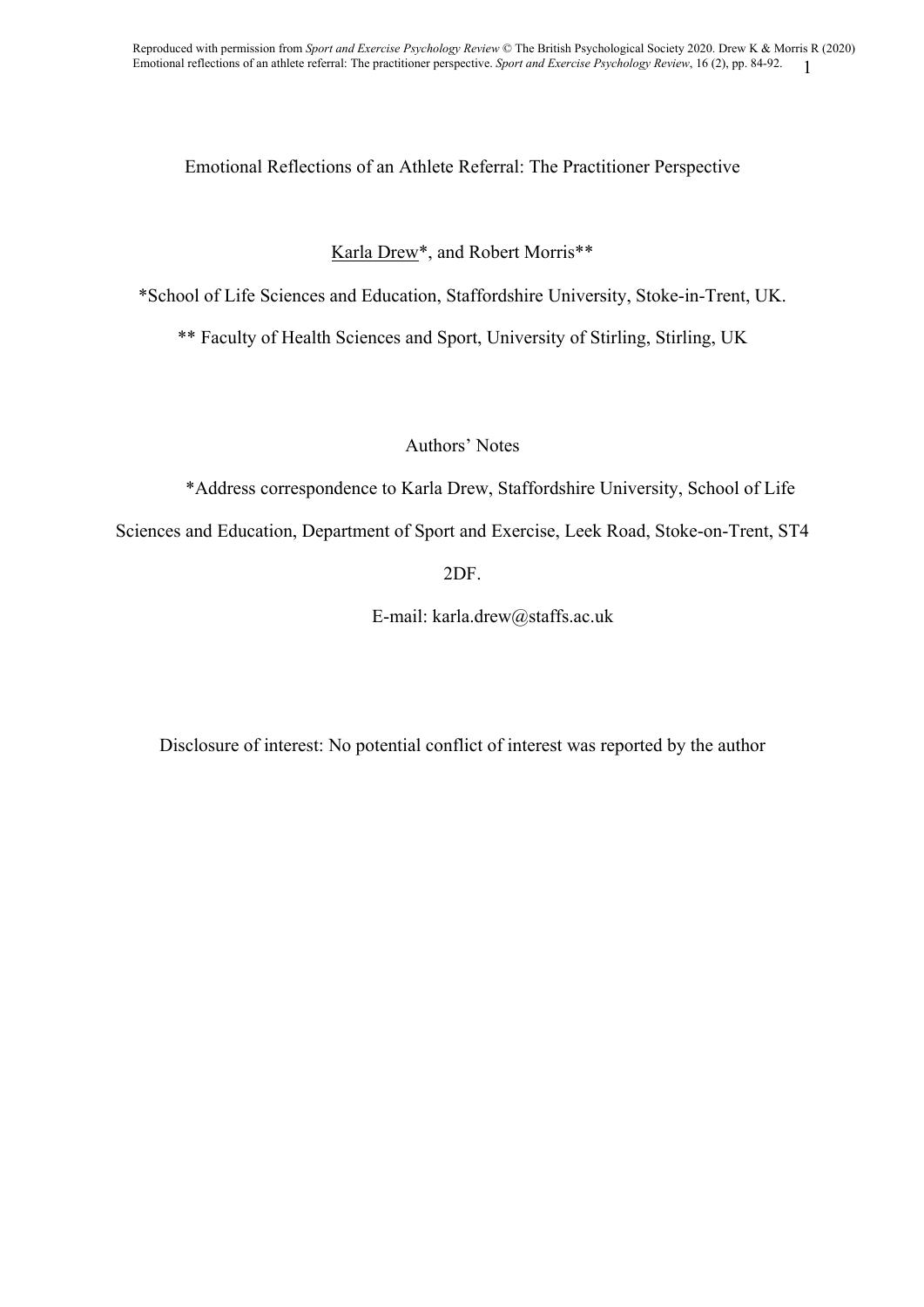### **Emotional Reflections of an Athlete Referral: The Practitioner Perspective**

A consistent component of psychological practice and lifelong continuous professional development is reflective practice. Through reflective practice, practitioners can increase their self-awareness of their personal beliefs and values whilst develop a deeper knowledge of self (Poczwardowski, Sherman, & Ravizza, 2004). The reflections from this case were initiated by moments of self-doubt and concern which can often lead to personal growth and development (Anderson, Knowles, & Gilbourne, 2004; Lindsay, Breckon, Thomas, & Maynard, 2006). This article aims to not only provide the author with an opportunity to engage in further personal reflections but to encourage readers to explore their own philosophies and beliefs in regard to the current case.

The method adopted for this article is that of autoethnography. As described by Sparkes (2000), autoethnographies are highly personalised accounts that draw upon the experiences of the author for the purposes of extending understanding. Therefore, this case study looks to extend the readers understanding and considerations of the referral process, whilst providing a resource for trainees to better understand the nuances when faced with an athlete with a mental health disorder. This autoethnography will hopefully highlight some of the challenges faced by the author in their early work as a trainee practitioner as well as stimulating further thought by current and future sport psychologists on the topic.

To respect issues of anonymity and confidentiality, the name of the athlete and those involved in the case have been changed.

### **The Primary Voice**

I am a trainee sport psychologist with the British Psychological Society (BPS), currently employed by a higher education institution in the United Kingdom to provide sport psychology provision to their scholarship athletes. At the time of this case, I had just transitioned into the second year of my enrolment on the Qualification in Sport and Exercise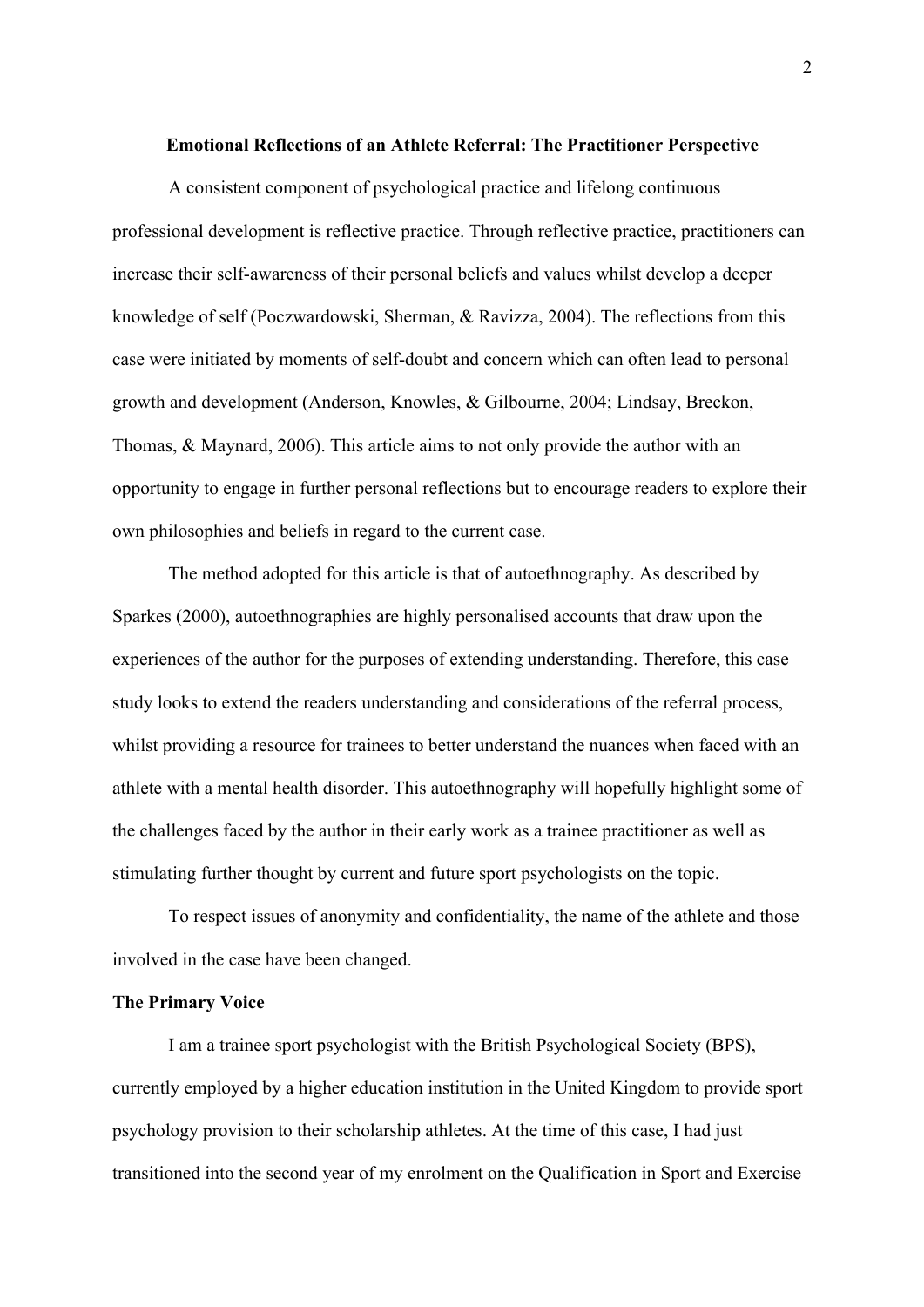Psychology (QSEP) and was looking to increase my applied practice. The following case study was submitted as part of my second submission. At this stage in my career, I am still developing, refining and adjusting my personal philosophies and values. I believe my core beliefs align with the humanistic approach. In regard to consultancy, I look to support the holistic development of the individual as opposed to focusing exclusively on the athlete, which I feel is reflected in this case. Developing a strong professional bond with the client, built upon a foundation of rapport, trust and genuine understanding is an important element of my practice and philosophy. I believe that clients' are the experts on themselves (Rogers, 1957) and one of my roles is to understand what meaning the athlete has attributed to their situation.

### **Case Overview**

Jack is aged 20 and competes for Great Britain in Swimming. Jack is also studying a post-graduate degree at a UK university in which he is excelling. As a recipient of a sports scholarship, Jack sought out the support of a sport psychologist through his university and was given the contact details of my QSEP supervisor, David. At the time, David provided sport psychology support at the university; however, due to time constraints he was looking to support me to take over this role.

The following account describes the first three consultations that took place with Jack followed by my personal reflections on the case.

### **Session 1: Intake Session**

David had recently communicated to the university that he was looking to support me to take on some of the consultancy opportunities at the institution, which they were complicit in, once they had received proof of my enrolment on QSEP. As my supervisor, David is aware that I have somewhat been 'putting-off' engaging in consultancy due to feelings of self-doubt, which are common amongst trainees (Tonn & Harmison, 2004). In an attempt to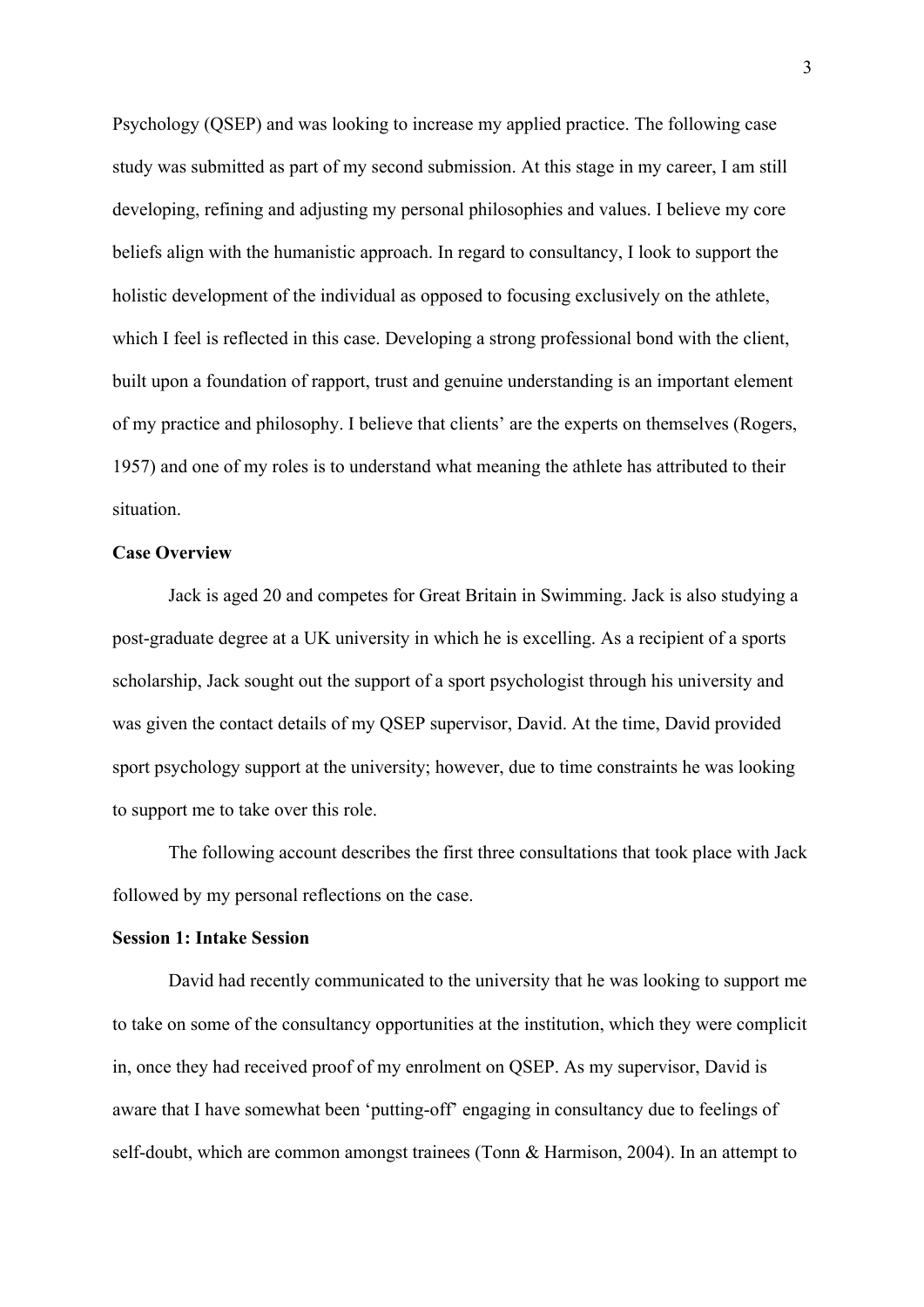ease my concerns, David arranged that he would lead the first session with Jack, allowing me to observe and contribute when I felt it was appropriate. The supervision process is an integral component of training and practice in applied sport psychology (Holt & Strean, 2005) and this gave me the opportunity to engage in valuable supervised practice in which David had created a safe environment, which I perceived to be free from significant threat.

For the first session, David and I met at a café close to Jack's university approximately half an hour before the consultation to discuss our approach. Jack arrived at 14:00 and we began by introducing ourselves (e.g., qualifications, background, approach to applied practice etc). Following this, Jack introduced himself and began to discuss his reasons for seeking sport psychology support.

Jack described that his reason for wanting to meet with us was because he was not able to "switch his mind off and relax". Jack stated that this was impacting his day-to-day life, sport performance and physical health. David used the Sport-Clinical Intake Protocol (SCIP; Taylor & Schneider, 1992) to loosely guide his questioning. Jack described a need to always keep busy because his mind can wander which can end up being "destructive". Jack has experienced physical symptoms (e.g., vomiting, headaches, black-outs) which he perceives is induced by stress as his blood tests have come back clear of any physical illnesses. Strategies that Jack has tried to use to overcome this problem have included mindfulness and yoga, but this was unsuccessful because he was not able to quieten his mind and relax. Jack also shared that he does not get much sleep, approximately a few hours every night, and that this is because he struggles to fall asleep due to his racing mind and wakes up every few hours during the night.

Aside from the information gained during the consultation, the interaction at times was awkward and uncomfortable. Jack was very considered in his responses and would leave a number of seconds of silence while he considered his response to our questions or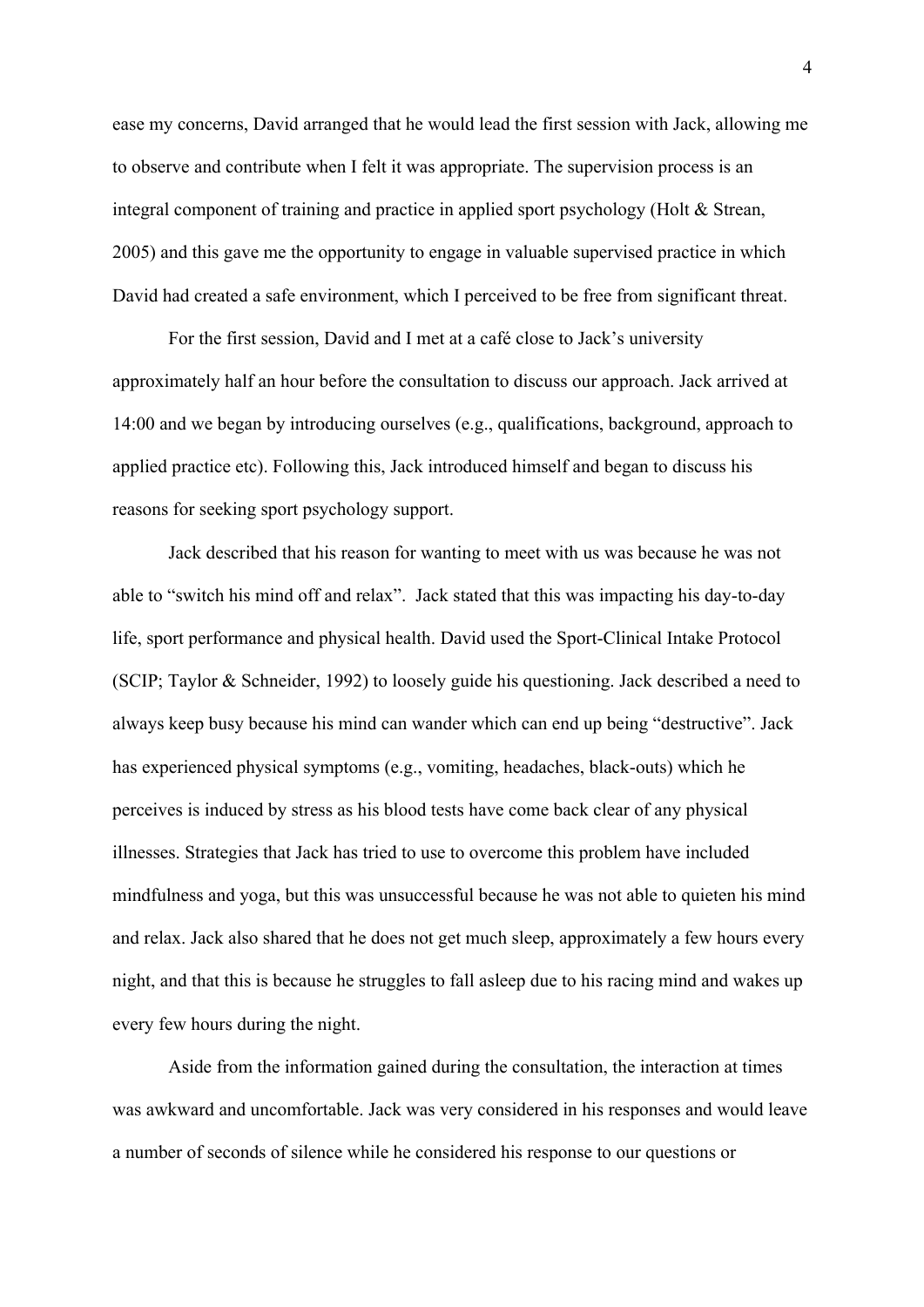reflections. Despite sharing his personal information, I still struggled to develop rapport with Jack at this stage of the relationship. However, at the end of the consultation, we all agreed that I would take over with this case and from now on consultations would be one-on-one, with David being available to support and mentor me if needed.

After the consultation, David and I stayed behind to debrief the session and share our thoughts. We both thought the case was interesting and unsure of the 'root of the problem'. We discussed potential ideas but both agreed that I needed to gather additional information and understand more about Jack and what he was experiencing.

### **Session 2: The Bigger Picture**

Before the second session with Jack, I was slightly nervous after reflecting on some of the awkward silences from the first session while he pondered his responses. How would I cope with this now it was just the two of us? Would I be able to get him to open up to me?

Going into this session, I had planned to use the Five-Step Career Planning Strategy (5-SCP; Stambulova, 2010) as a tool for eliciting more information from Jack. The 5-SCP is a framework used to facilitate a dialogue between the consultant and the client with the aim to help the client (a) increase awareness of his/her past experiences, present situation, and future perspectives in sport and life, and (b) to be better prepared for the forthcoming transitions in sport and life. I saw the first three steps of the framework to be most important for this session, as it involved discussing Jack's past and present and would hopefully give me holistic information about the client and an opportunity to develop rapport.

Once Jack had arrived and we had gone through the usual formalities, I provided a reflection and review of the first session and my plan for the consultation. Prior to our session, I had drawn up a timeline on a sheet of A1 paper, as this reflected the first step of the 5-SCP. I asked Jack to consider step 2 which involved adding some of the most important events in his life to the timeline.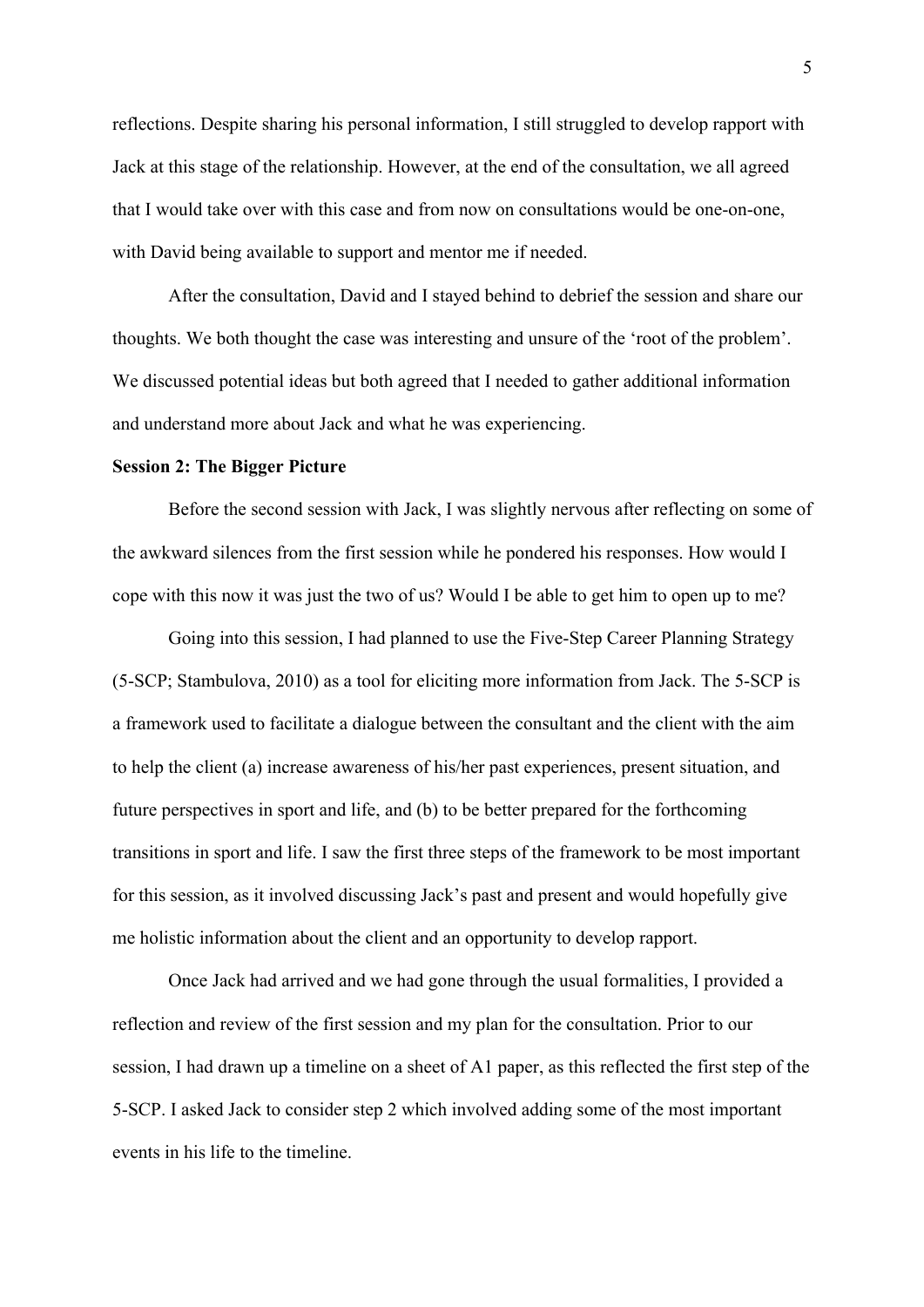During the session, I saw a completely different side to Jack compared to when we first met a week prior. Jack was engaged and sharing stories with me, he was incredibly open and honest. Jack shared stories of how he began his career in swimming and the various clubs and teams he has swum for. Jack then began to discuss the problems he was experiencing in more detailed and the impact this was having on him. Jack described a number of competitions which were very traumatic for him and resulted in panic attacks, negative thoughts, delusions, "feeling hot in the head", and blacking out. All of these responses seemed to be triggered by something external and out of Jack's control (e.g., new wetsuit, broken air conditioning, hot weather). One example Jack gave occurred while he was sat in a car on the way from the airport to his hotel for a competition. Jack perceived that whilst in a traffic jam, the exhaust fumes from the stationary car in front of him, came into their car through the ventilator, poisoned him and made him ill. Jack said this created a downward spiral of panic and obsessive thoughts. Jack also described times where he would become really confused which caused him to walk to university at 2am for a 9am lecture and turn up to training at 11:45pm when training was scheduled for 6am. After further discussion and allowing Jack to complete his timeline up until the present day, we moved on to the third step of the framework.

The third step of the 5-SCP involved structuring the present. First, Jack identified the most important parts of his life and used three pie charts to represent the element on three different scales; (a) personal importance, (b) time spent, (c) perceived stress (see Figure 1.).From this step, what I found most interesting is that Jack attributes 75% of his stress to be caused by social interactions, despite being an elite athlete, chemistry student, and experiencing health problems. After probing a little further, Jack divulged that he does not like social situations, he does not like eating out in restaurants or receiving phone calls and often avoids social events.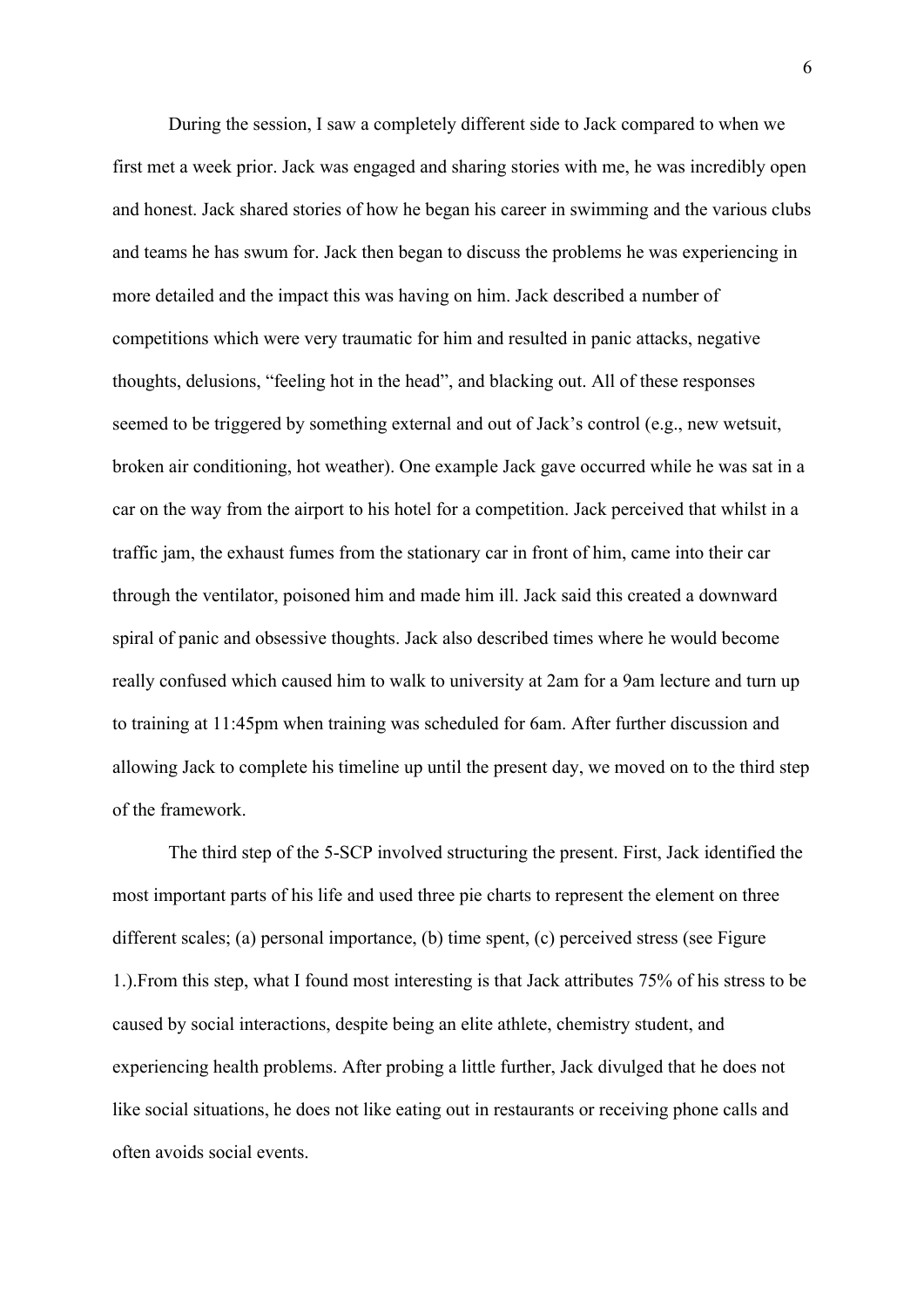#### [INSERT FIGURE 1 HERE]

Jack and I were so engrossed in the consultancy that we both lost track of time and realised 3 hours had passed since we met. I did not mind that the consultation had lasted so long because Jack and I had developed such a good rapport from this one session. I could see he trusted me which was reflected by the sensitive information he had shared. This was particularly important to me as developing trust and rapport are crucial elements of the person-centred approach I adopt for consultancy (Ravizza, 1990; Rogers, 1952). I concluded the session by asking Jack for his permission to share the information with my supervisor in order to receive some guidance on how to continue; Jack consented. I was concerned for Jack's mental health based on the stories he was telling me, especially because he referred to experiencing delusions (although by definition it was a hallucination). We concluded the session, where I had thanked him for sharing his experiences with me but expressed I needed additional guidance from David regarding some of the concerns I had developed. I could see Jacks mood was positive, which I believe was because he felt relieved to be able to share his experiences with someone. Jack and I arranged to meet up a few weeks later once he had returned from his competition in South Africa.

I informed David of the developments with the case and sent him my notes from the session via email. While Jack was away, I met up with David to discuss this further, coincidently this was when we were both attending a one-day Mental Health First Aid course. David suggested I should explore further what Jack meant when he spoke about his delusions, and whether they are in fact delusions. We also spoke about the referral process and David was able to guide me through the sensitive process of referral which is not always simple and straightforward (Andersen & Williams-Rice, 1996).

### **Session 3: Beginning the Referral Process**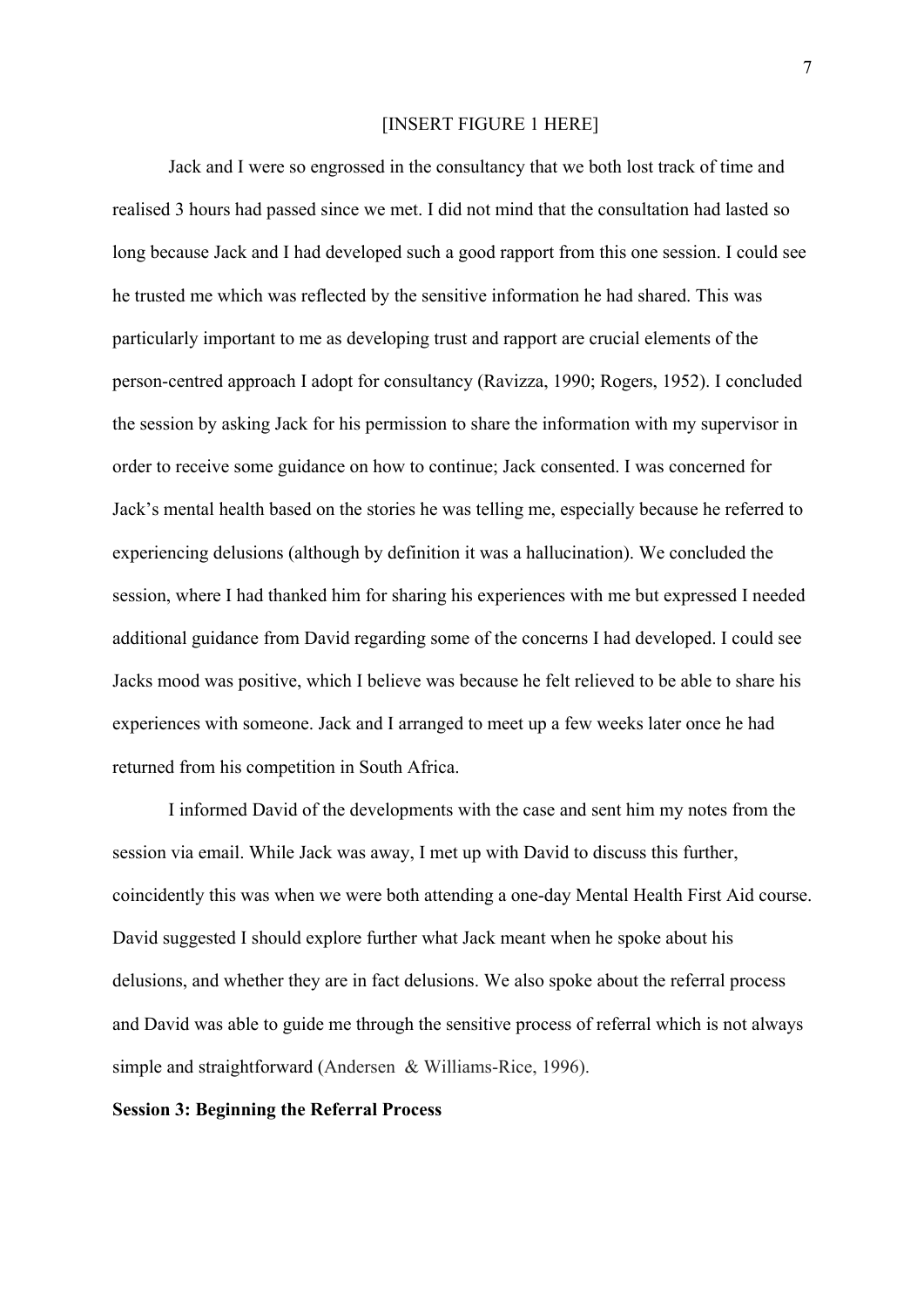After Jack returned from his competition we arranged a third consultation. We started by debriefing his recent competition in South Africa, which had gone well but he had been ill in the build-up. At the time Jack believed this was because he was working with a certain chemical in the laboratory at university which had poisoned him. Jack said he now realises this could not have been the case because no one else in his laboratory group was ill at the time, despite them all handling the same chemicals. Jack said he overthinks and becomes fixated on things which cause him to become ill. During the consultation, it became apparent quite quickly that Jack had experienced a number of hallucinations which he can recall starting from the age of 8. Jack said that the hallucinations are happening more frequently and are very debilitating as it can take him many days to recover. One particular hallucination that Jack found terrifying was when he thought he was on a boat to Russia (he was actually in his bedroom) and his mum had drowned. I empathised with Jack that this must have been a very scary hallucination to have but equally explained that his symptoms were concerning. Jack expressed that he wanted to get help as these episodes have been going on for a long time and are becoming more frequent. At this point, I broached the topic of referral.

#### *Raising the issue of referral*

During this session, I explained to Jack that I recommend a clinical referral. Practitioners can often feel uncertain how an athlete will react to a referral suggestion and how to best approach the situation (Roberts, Faull, & Tod, 2016). Similarly, there are a number of barriers that an athlete might perceive to prevent them from seeking clinical support, including (a) public, perceived, personal and self-stigmatizing attitudes to helpseeking, (b) a lack of knowledge about mental health services on offer, and (c) a lack of knowledge about the symptoms of mental disorders (Gulliver, Griffiths, & Christensen, 2012). However, based on my interactions with Jack I believed that he would accept the referral as he wanted to get the appropriate help.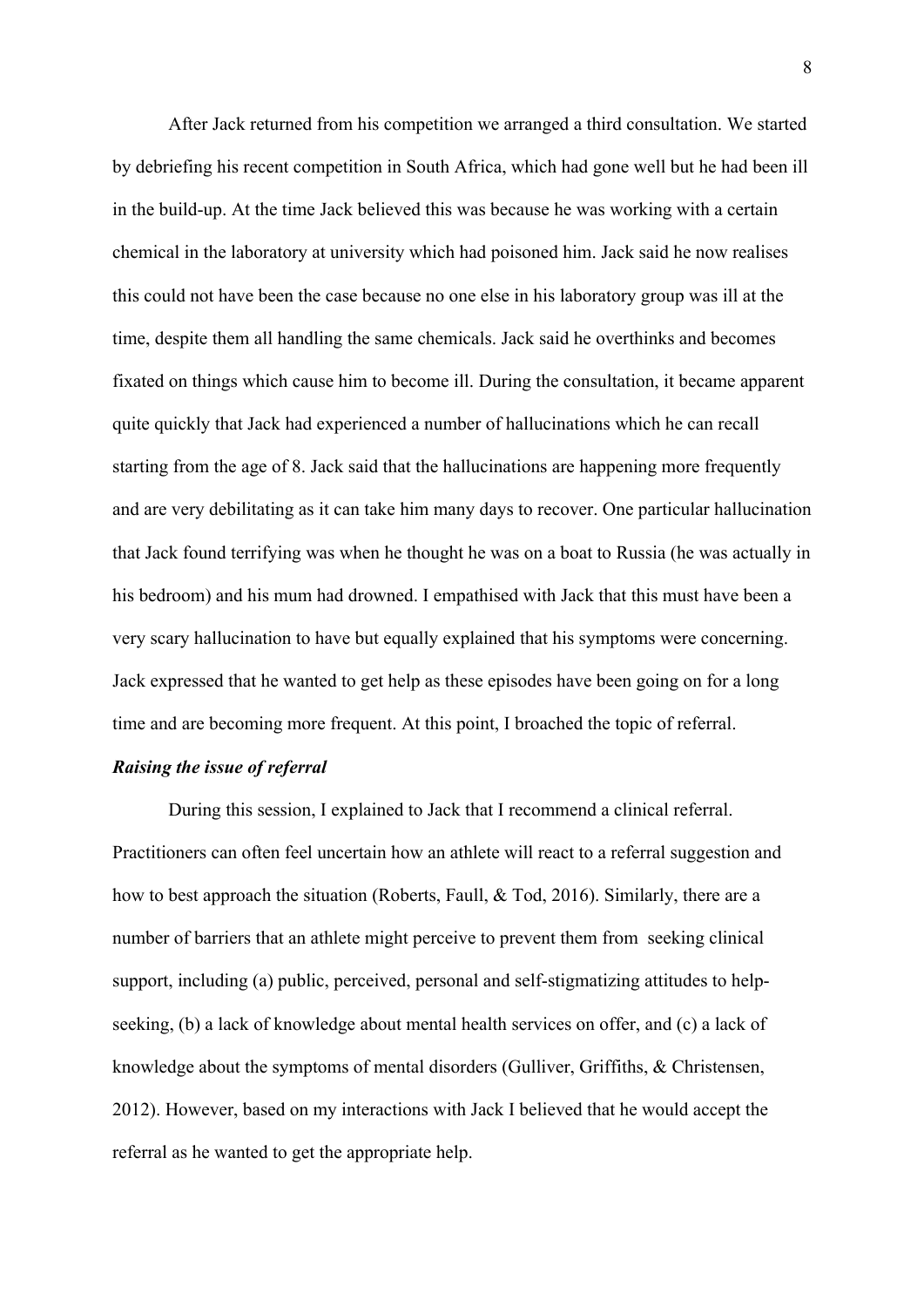At this point, I explained to Jack the options he had available to him in regard to seeking a clinical referral. He could (a) see a clinical psychologist through the National Health Service (NHS), (b) pay to see a clinical psychologist in private practice, or (c) contact his university to see if they have access to a clinical psychologist or could cover the cost since he was on a scholarship. After I was sure Jack understood his options, we ended the session there to give Jack some time to consider the next steps. Later that day, I sent Jack a copy of the notes from the session via email and again reiterated his three options for seeking a clinical referral. Jack decided to seek a clinical referral through his university.

## *Confidentiality*

Confidentiality may be one of the most important factors that fosters a trusting clientpractitioner relationship (Andersen, 2005). After choosing to gain clinical support through the university, I perceived that this could have added an extra challenge. I believed that I might have a role to play in convincing the university to support Jack with clinical provision. Ethically what could I tell the university about my consultations with Jack? How could I express the need for a referral without offering a diagnosis or sharing any information the client might not want? In the end, the situation unfolded with little challenge, particularly because of how supportive the university were during the process. I conversed with the university and told them that David and I had assessed the case and it was in Jacks' best interest to be referred to see a clinical psychologist as a number of his symptoms suggest he needed clinical support. The university decided that part of Jacks scholarship includes psychology provision for which they do not discriminate between sport or clinical psychology and would pay for Jack to see a clinical psychologist based on our recommendation. Through his years of consultancy, David has developed a number of connections for eventualities like this one and was able to recommend a clinical psychologist for Jack to work with. The clinical psychologist had a number of years of experience but was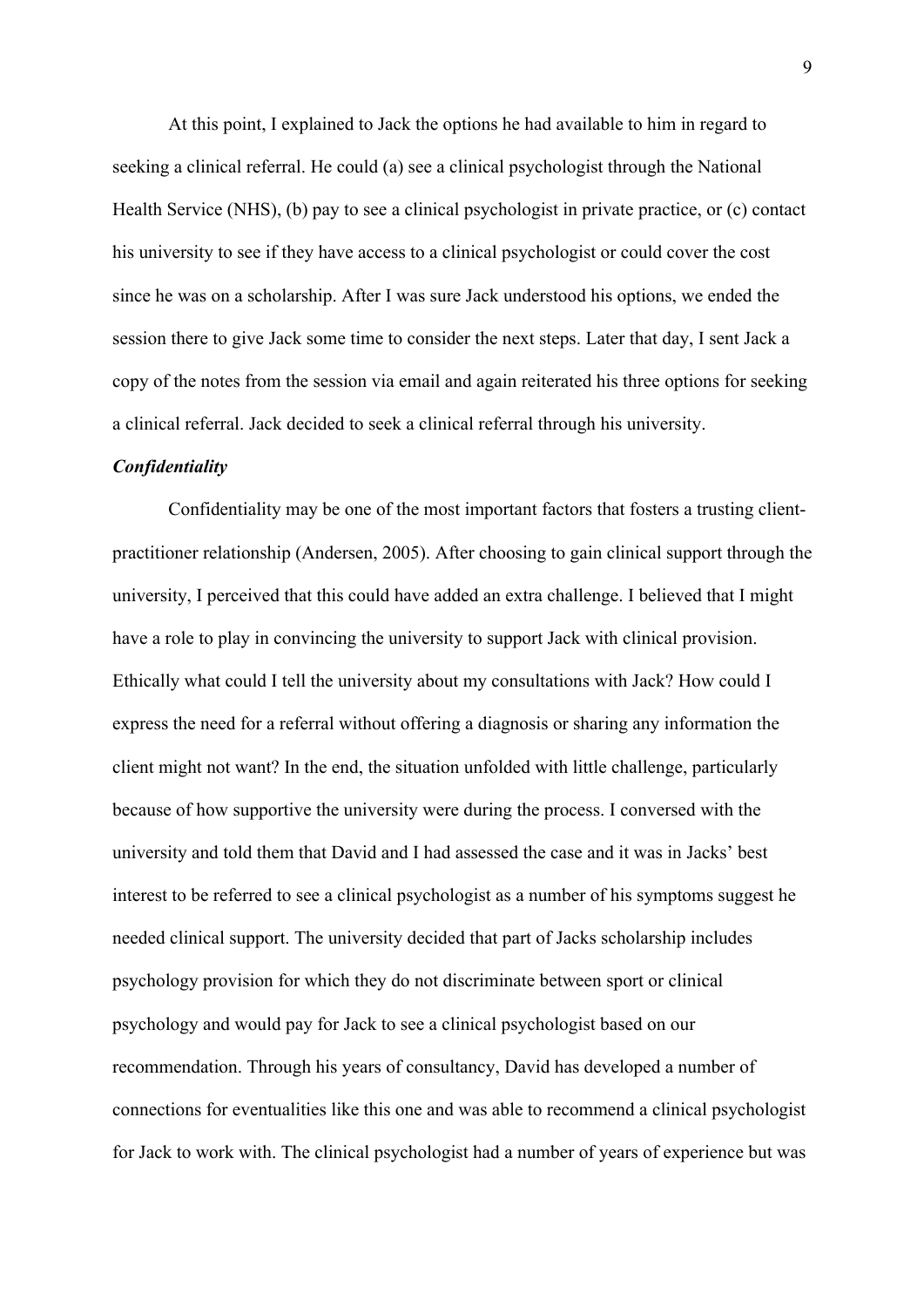also recently undertaking their training to become a sport psychologist. Being referred to clinical psychologist with minimal sporting knowledge can potentially result in athletes being resistant to seeking such support for fear of not being understood and athletes can resent clinical psychologists' lack of insight into sport and the associated demands (Roberts et al., 2016; Sherman & Thompson, 2001), therefore Jack, David and I believed referring to someone with a knowledge of sport psychology would be beneficial.

# **Self-Reflection**

In this case, a referral was absolutely necessary and in the best interest of the client, however, this did not stop me feeling a range of emotions. One of my overwhelming feelings was of concern for the athlete. Firstly, I was concerned about the outcome and I wanted to ensure that Jack would get the appropriate help. I was also concerned that Jack might feel rejected by me or that I could not help him because he was a lost cause. I was aware throughout our consultations that if not handled properly, the referral process may be viewed by Jack as rejection. Jack was brave to share this sensitive information with me, especially after the first session, we built up trusting relationships and I felt terrible to have to tell him needed to repeat this process and form that relationship with someone else (e.g., a clinical psychologist).

The BPS Code of Ethics and Conduct (British Psychological Society, 2019) states that psychologists should consider "The limits of their competence and the potential need to refer on to another professional" (p. 6). Current UK professional applied sport psychology training does not include clinical education or training. Therefore, addressing clinical disorders under the UK professional guidelines would fall outside of practitioners boundaries of competence, and would represent unethical practice and a breach of professional standards (Papathomas & Capicotto, 2017).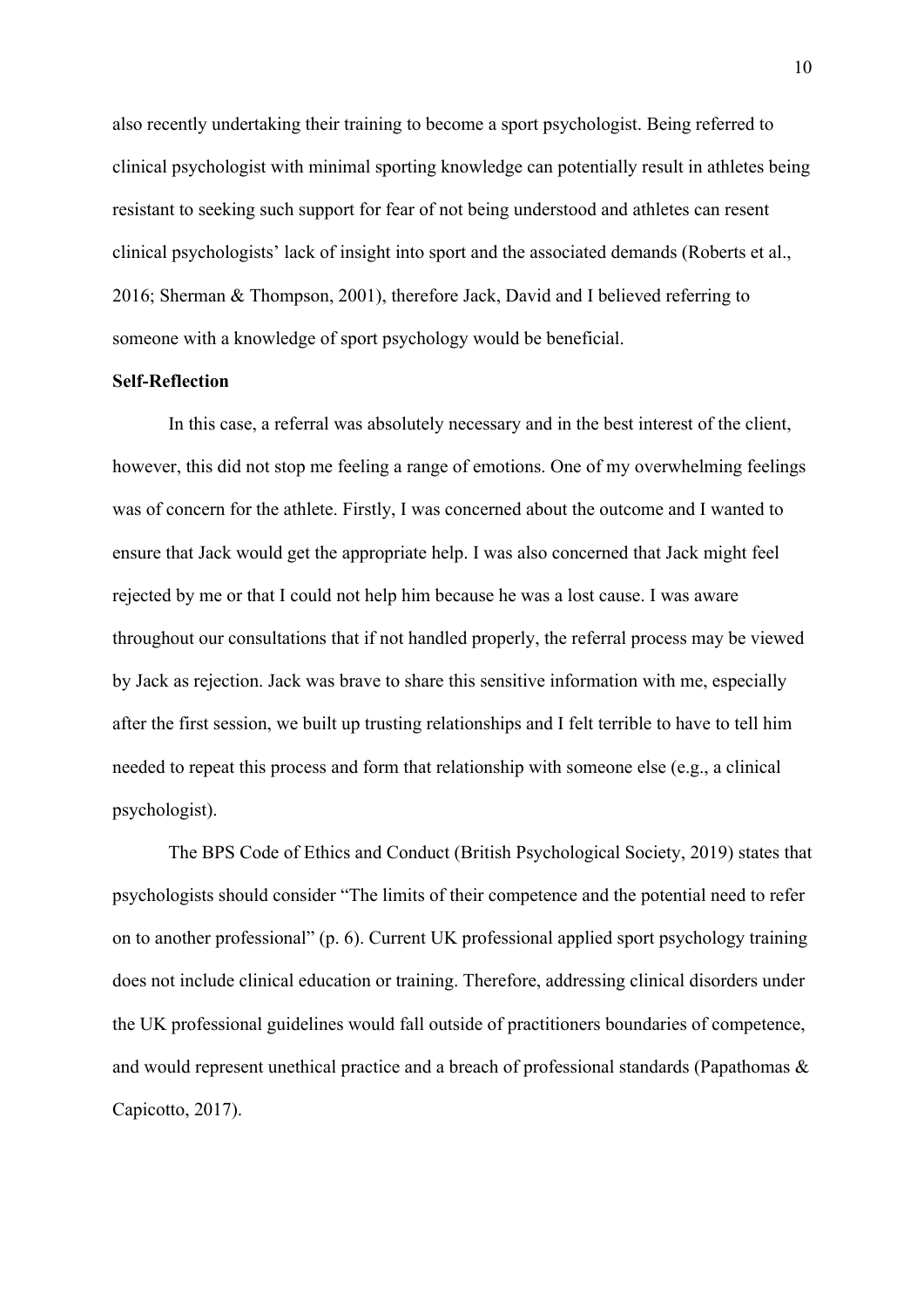I recognise my limits within this case and the need to refer to a clinical psychologist, certainly when there is the potential need for medicinal treatment. However, after negotiating the referral process I still perceived I had a role to play in supporting the athlete. After reading an article by Papathomas and Capicotto (2017) the following statement resonated with me:

To refer is not to retreat; you're not done yet and you should remain an integral cog in the treatment process. Your athlete is likely to have a more mature relationship with you than their clinical psychologist and so they may still see you as their primary contact for psychological issues (p.21).

Since going through the referral process, I have maintained regular contact with Jack and tried to be a source of support through this challenging time. Jack even asked me to attend his first consultation with him which gave me further reassurance of our trusting relationship. I believe that whilst the clinical psychologist looks to solve clinical problems, the sport psychologist can work in a 'middle-ground' by providing essential support through their capacity to listen and be empathic in an unconditional and non-judgment way (Eubank, 2016).

One of the main questions I asked myself after the consultation was, why do clinical and sport psychology appear to operate so distinctly from one another when clearly there is an overlap? The prevalence of mental disorders are as common in professional sport as they are in the general population (Markser, 2011; Yang et al., 2007). Having already developed a confidential, trusting, and empathic working relationship with the athlete, I wonder if there is room for more collaboration between the sport and clinical psychologist.

An example of this comes from Rotheram, Maynard, and Rogers (2016) who used an integrated clinical and sport psychology approach when working with an athlete with anxiety. This involved the clinical psychologist working collaboratively with the sport psychologist,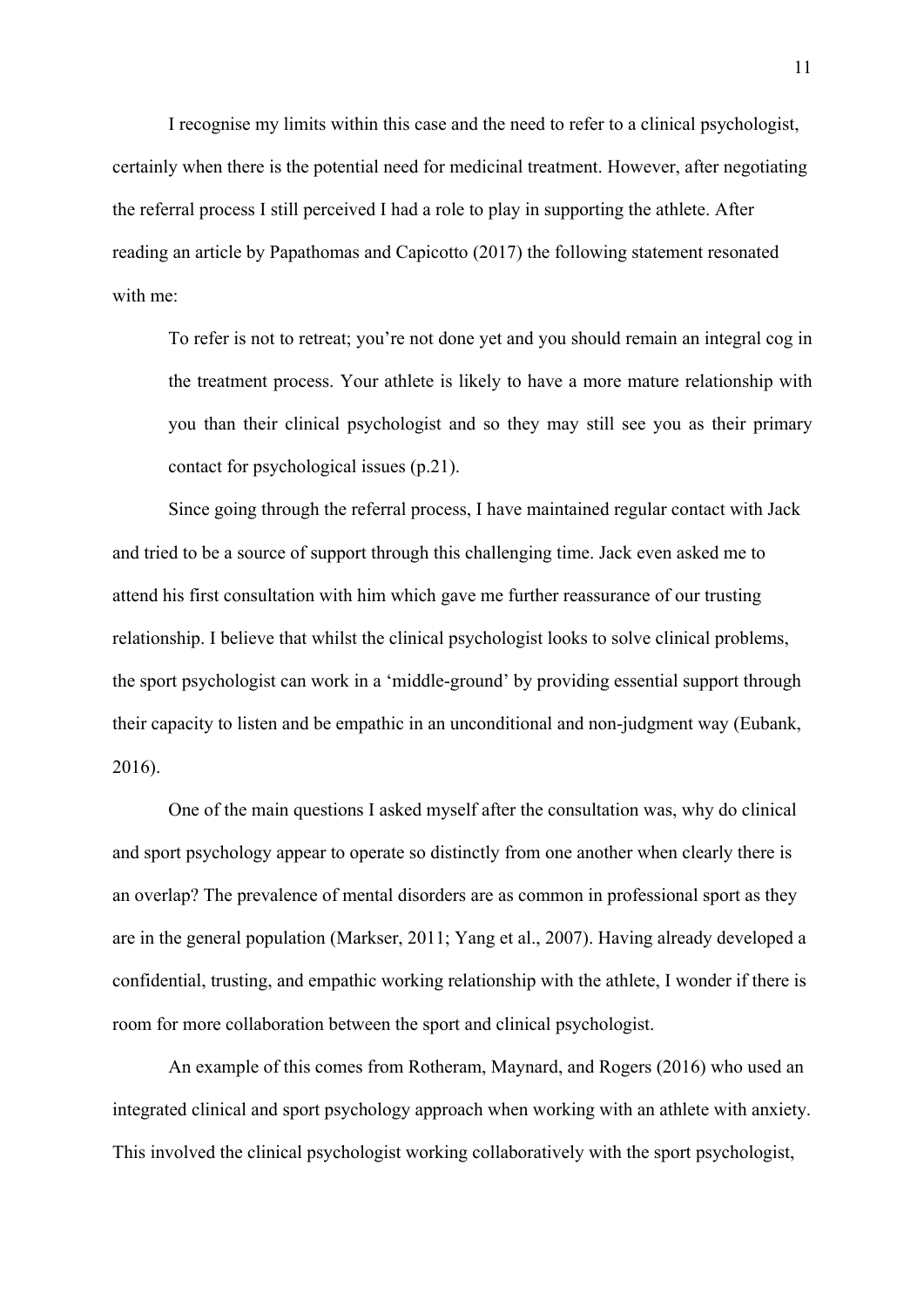and the wider team (e.g., sport science, medical team and coaches) to formulate the problem and the approach to be used. The sport psychologist would then implement the intervention under close clinical supervision. Over the 5-month period, the athlete demonstrated a reduction in the bouts of anxiety from occurring every day to once a week, as well as performance improvements. In my opinion, the key to this case is that the athletes' psychological safety and wellbeing was put first, and this integrated approach was deemed to be in the client's best interests. Reflecting on Jack, an approach like this would not have been in his best interests and unethical considering the symptoms he is displaying, potential diagnosis and required treatment. Nevertheless, I believe sport psychologists' can offer crucial insight into the sporting environment and through collaboration with a clinical psychologist can provide the athlete with psychological support that is clinically informed as well as athlete sensitive (Papathomas & Capicotto, 2017). However, sport psychology as a profession is divided by two contrasting standpoints; one of which argues that sport psychologists should work with athletes to focus exclusively on performance enhancement (e.g., mental skills), whereas the other stance promotes a more holistic approach and considers the well-being of the athlete to be most important and connected to sport performance (Roberts et al., 2016). Sly, Mellalieu and Wagstaff (2020) discussed the recent diversification of applied sport psychology practices and reflected that sport psychologists are often required to support with non-performance problems, such as clinical issues. Eubank (2016) suggested that sport psychologists should look to develop and attain counselling competencies so that they are able to 'bridge-the-gap' and support the client with a number of skills (e.g., demonstrating empathy and effective listening). Whilst performance enhancement will always remain a central component of sport psychology practice, the development and delivery of psychotherapy, counselling and mental health related competencies is often up for contention (Sebbens et al., 2016; Sly et al., 2020). From my own reflections, I believe certain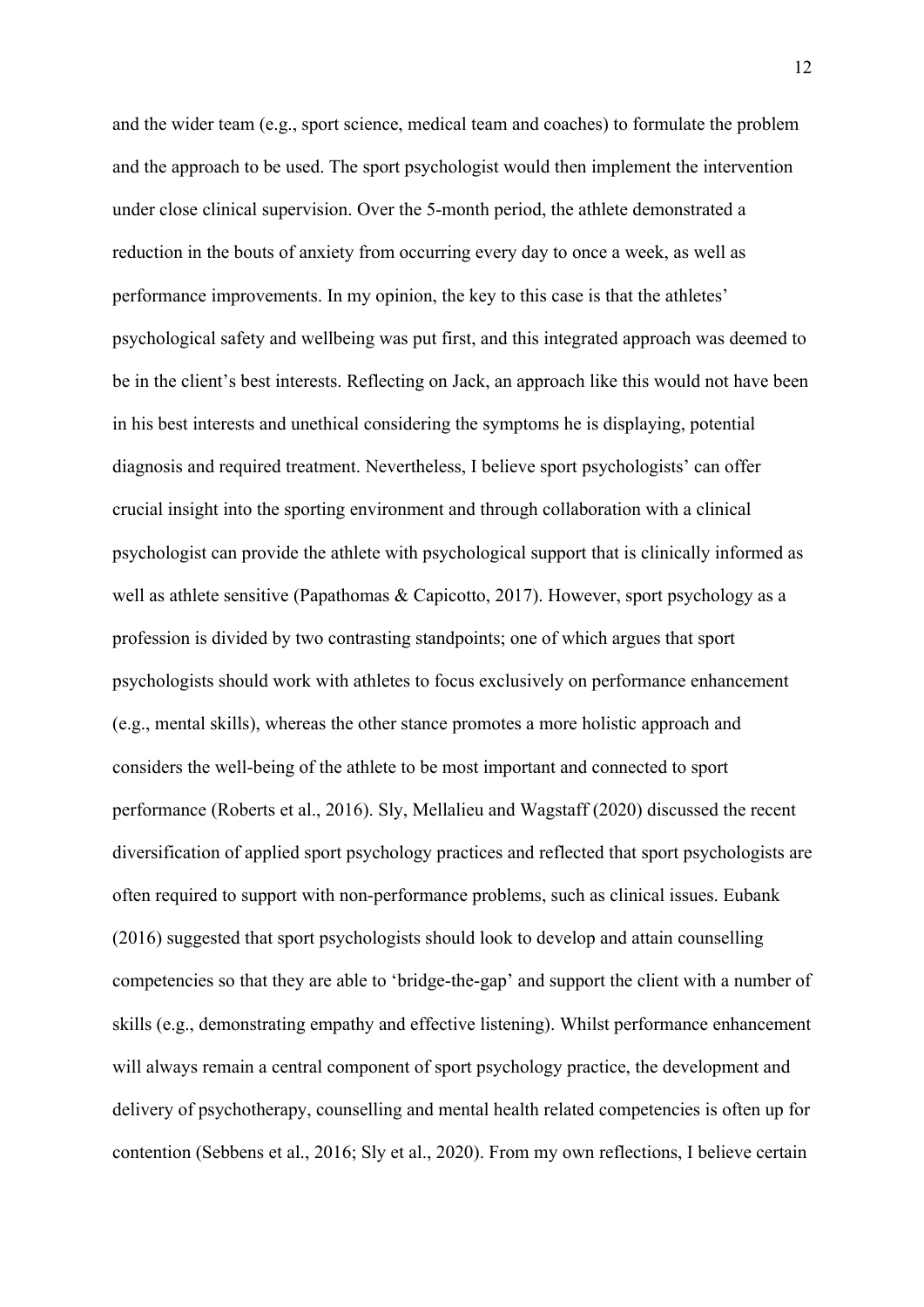cases may provide opportunities for sport and clinical psychologists to collaborate, as long as crucially it is in the best interest of the client. It may not always be the best option for the athlete where referrals are made to a clinical specialist and no sport psychologist involvement continues. Instead using both the clinical expertise of the clinical specialist and the sporting knowledge and already formed relationship of the sport psychologist may offer a more holistic and beneficial treatment (Rotheram et al., 2016).

Moreover, whilst going through the referral process, David asked if I would share my experiences with our supervisory group of trainees which provided me with another opportunity to reflect. I shared similar feelings to those described above but was given reassurance that I had acted professionally, ethically and should be encouraged by the relationship that I had developed with the athlete. These experiences have taught me many valuable lessons as I venture along the QSEP journey. I am confident in my ability to respond ethically and professionally to a referral situation and so far have been successful in developing a trusting relationship with my clients. For fellow trainees, it is important not to fear the referral process as encountering an athlete displaying clinical symptoms is likely, if not a certainty. For me, it was important to try and understand what the athlete was feeling and demonstrate genuine empathy while they are courageous enough to share their story. Importantly, if the athlete desires it, and it is in their best interests, I will remain a source of support for them throughout their referral and beyond. As emphasised in the current case study, supervisory support was, and is, crucial to my development as an applied sport psychologist. Trainees need to ensure that they have an effective support network to rely on and reflect with throughout their applied practice.

Moving forward, it may be necessary for a review of education and training of sport psychology, specifically, to ensure applied sport psychologists develop the knowledge of common mental-health disorders, as well as skills (e.g., counselling) to support those coping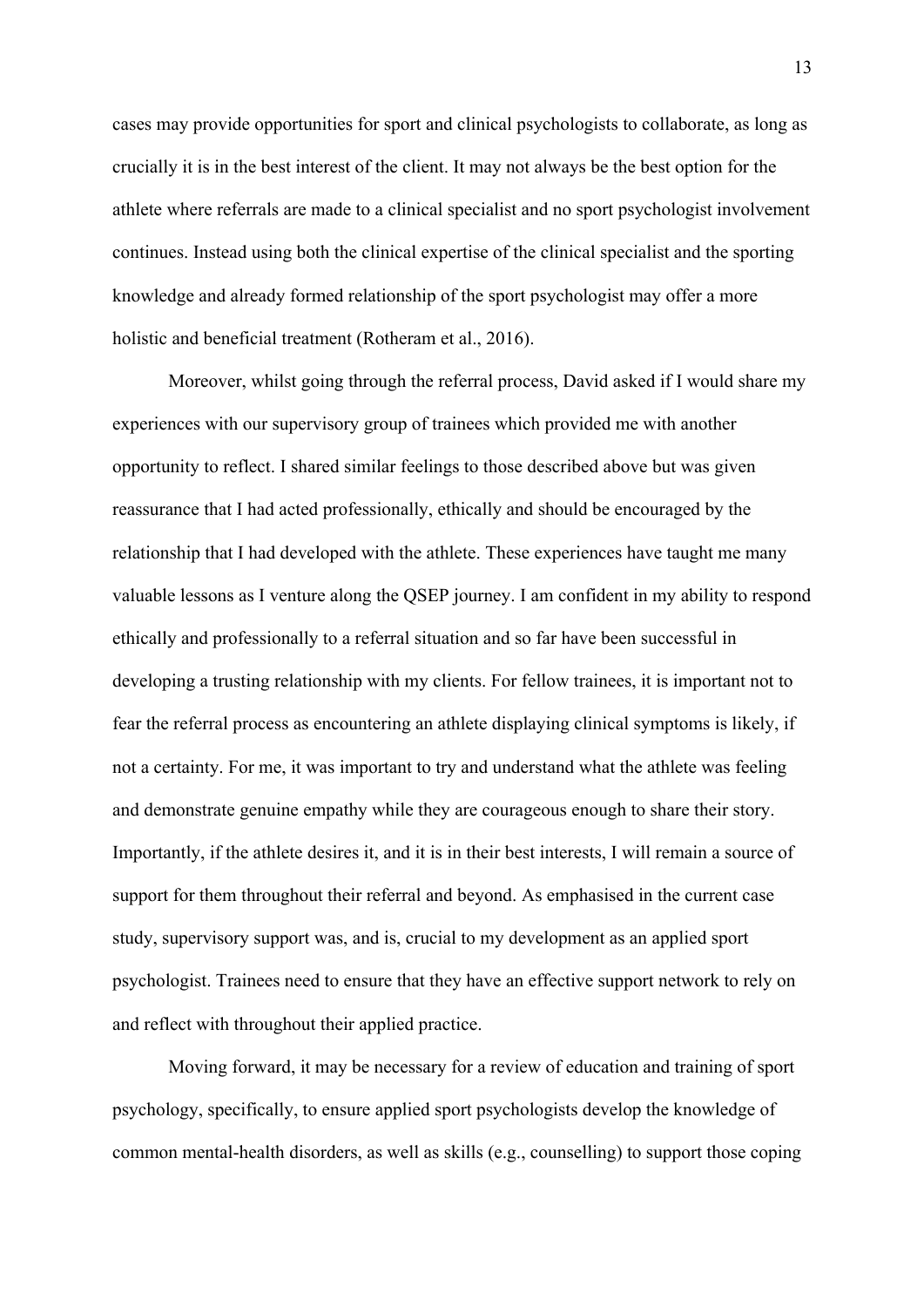with such challenges. As highlighted by Roberts et al. (2016), applied sport psychologists should be engaging in a lifelong professional development to ensure that they are able to respond the needs of the client. Finally, through these experiences and supervisory support I feel better prepared and more equipped to work professionally and ethically with clients experiencing non-performance related issues.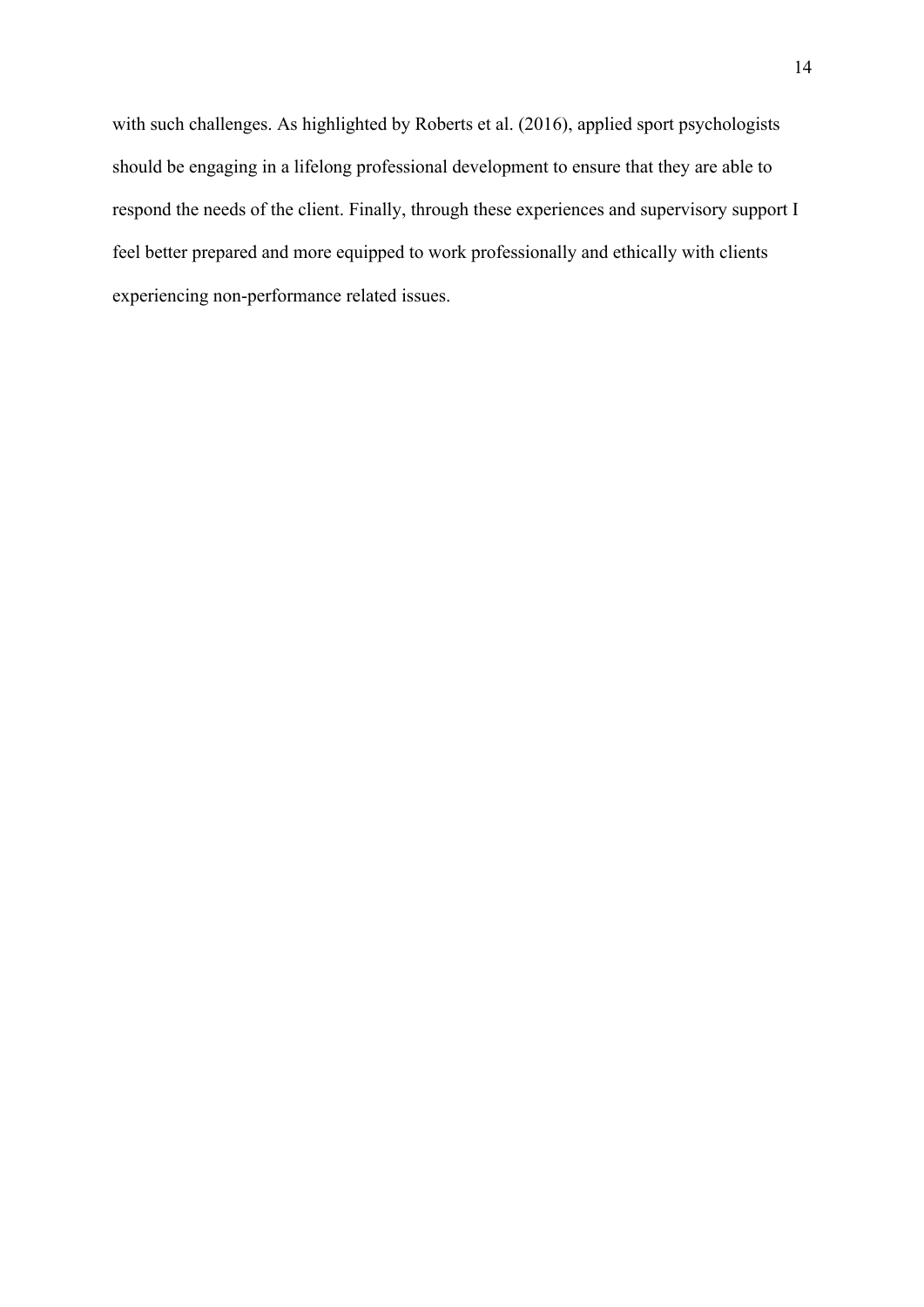### **References**

- Andersen, M. B. (2005). 'Yeah, I work with Beckham': Issues of confidentiality, privacy and privilege in sport psychology service delivery. *Sport & Exercise Psychology Review, 1*(2), 5-13.
- Anderson, A.G., Knowles, Z. & Gilbourne, D. (2004). Reflective practice for sport psychologists: Concepts, models, practical implications, and thoughts on dissemination. *The Sport Psychologist, 18*, 188-203.
- Andersen, M. B., & Williams-Rice, B. T. (1996). Supervision in the education and training of sport psychology service providers. *The Sport Psychologist, 10*(3), 278-290. https://doi.org/10.1123/tsp.10.3.278
- Eubank, M. (2016). Commentary: Blurred lines: Performance enhancement, common mental disorders and referral in the UK athletic population. *Frontiers in Psychology, 7,* 1709. doi:10.3389/fpsyg.2016.01709
- Gulliver, A., Griffiths, K. M., & Christensen, H. (2012). Barriers and facilitators to mental health help- seeking for young elite athletes: A qualitative study. *BMC Psychiatry, 12,* 157-170. doi:10.1186/1471- 244X-12-157
- Holt, N. L., & Strean, W.B. (2001). Reflecting on initiating sport psychology consultation: A self-narrative of neophyte practice. *The Sport Psychologist, 15*, 188-204. https://doi.org/10.1123/tsp.15.2.188
- Lindsay, P., Breckon, J. D., Thomas, O., & Maynard, I. W. (2007). In pursuit of congruence: A personal reflection on methods and philosophy in applied practice. *The Sport Psychologist, 21*(3), 335- 352. https://doi.org/10.1123/tsp.21.3.335
- Markser, V. Z. (2011). Sport psychiatry and psychotherapy. Mental strains and disorders in professional sports. Challenge and answer to societal changes. *European Archives of*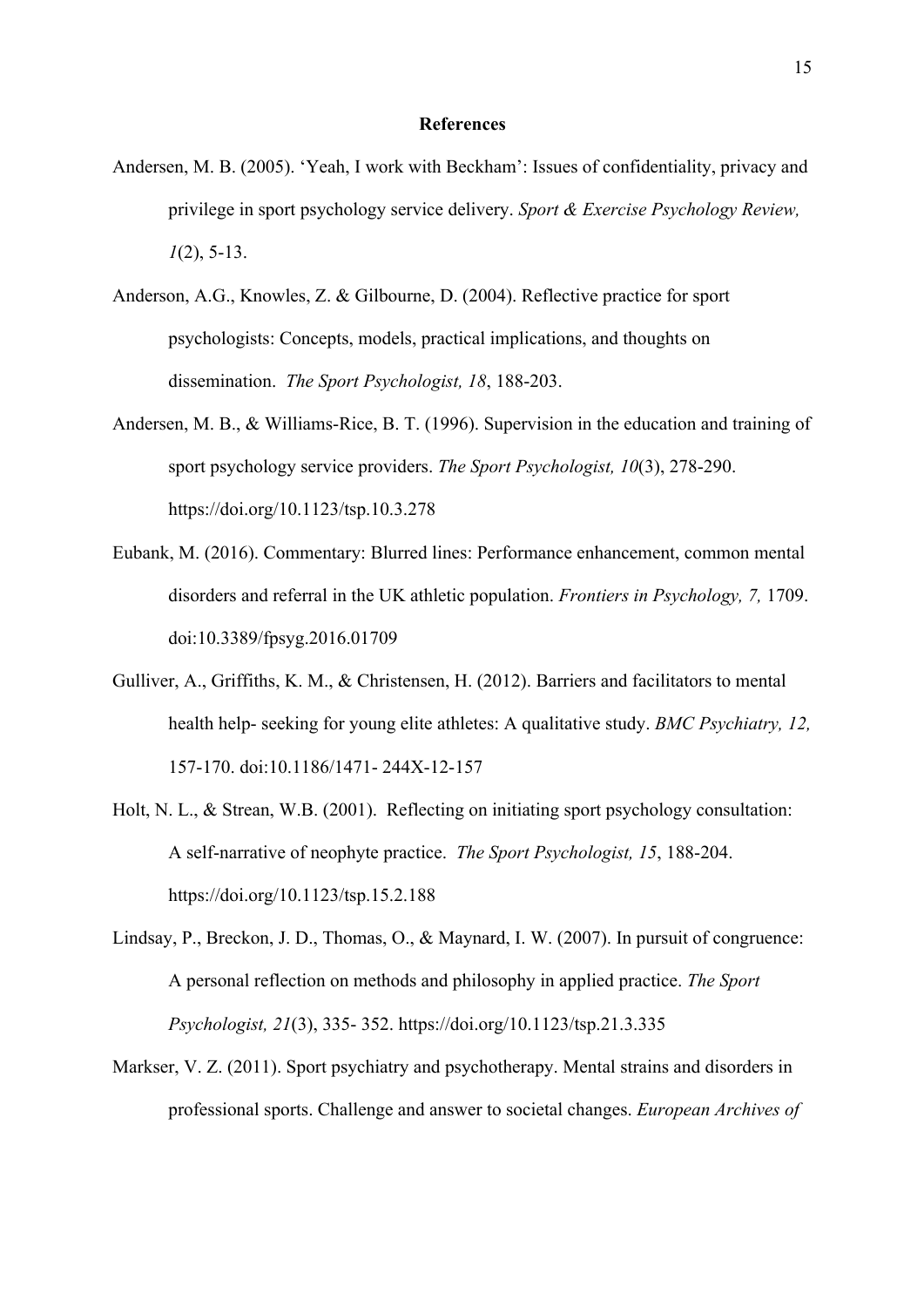*Psychiatry and Clinical Neuroscience, 261(*2), 182-186. doi: 10.1007/s00406-011 0239-x

- Papathomas, A., & Capicotto, L. (2017). Eating disorders in sport: the last taboo in applied sport psychology? *The Sport and Exercise Scientist, 54*, 20-21.
- Poczwardowski, A., Sherman, C.P., & Ravizza, K. (2004). Professional philosophy in the sport psychology service delivery: Building on Theory and Practice. *The Sport Psychologist, 18*, 445-463. https://doi.org/10.1123/tsp.18.4.445
- Ravizza, K. (1990). SportPsych consultation issues in professional baseball. *The Sport Psychologist, 4*, 330-340. https://doi.org/10.1123/tsp.4.4.330
- Roberts, C. M., Faull, A. L., & Tod, D. (2016). Blurred lines: performance enhancement, common mental disorders and referral in the UK athletic population. *Frontiers in Psychology, 7*, 1067. doi:10.3389/fpsyg.2016.01067
- Rogers, C. R. (1952). A personal formulation of client-centered therapy. *Marriage and Family Living, 14*(4), 341–361. http://dx.doi.org/10.2307/348729
- Rogers, C. R. (1957). The necessary and sufficient conditions of therapeutic personality change. *Journal of Consulting Psychology*, *21*, 95-103. https://doi.org/10.1037/h0045 357
- Rotheram, M., Maynard, I., & Rogers, A. (2016). Using an integrated sport/clinical psychology approach to reduce anxiety and facilitate training adherence. *Sport & Exercise Psychology Review, 12*, 74-80.
- Sebbens, J., Hassmén, P., Crisp, D., & Wensley, K. (2016). Mental health in sport (MHS): Improving the early intervention knowledge and confidence of elite sport staff. *Frontiers in Psychology, 7*, 911. doi:10.3389/fpsyg.2016.00911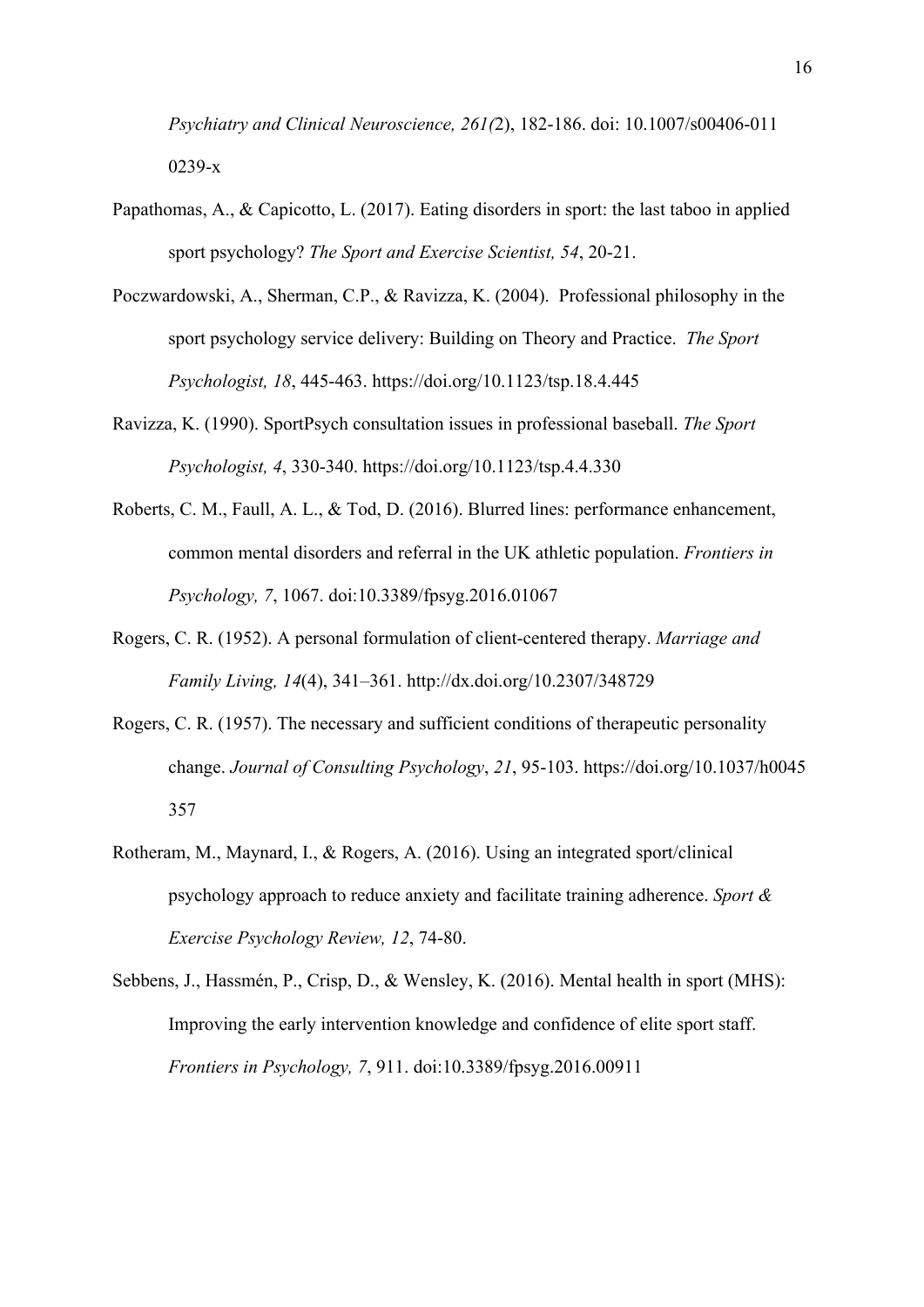Sherman, R. T., & Thompson, R. A. (2001). Athletes and disordered eating: Four major issues for the professional psychologist. *Professional Psychology: Research and Practice, 32*(1), 27-33. https://doi.org/10.1037/0735-7028.32.1.27

- Sly, D., Mellalieu, S. D., & Wagstaff, C. R. D. (2020). "It's psychology Jim, but not as we know it!": The changing face of applied sport psychology. *Sport, Exercise, and Performance Psychology, 9*(1), 87–101. https://doi.org/10.1037/spy0000163
- Sparkes, A.C. (2000). Autoethnography and narratives of self: Reflections on criteria in action. *Sociology of Sport Journal, 17,* 21-43. https://doi.org/10.1123/ssj.17.1. 21
- Stambulova, N. (2010). Counseling athletes in career transitions: The five-step career planning strategy. *Journal of Sport Psychology in Action, 1*(2), 95-105. https://doi .org/10.1080/21520704.2010.528829
- Taylor, J., & Schneider, B. A. (1992). The Sport-Clinical Intake Protocol: A comprehensive interviewing instrument for applied sport psychology. *Professional Psychology: Research and Practice, 23*(4), 318-325. https://doi.org/10.1037/0735-7028.23.4.318
- Tonn, E., & Harmison, R. J. (2004). Thrown to the wolves: A student's account of her practicum experience. *The Sport Psychologist, 18*(3), 324-340. https://doi.org/10 .1123/tsp.18.3.324
- Yang, J., Peek-Asa, C., Corlette, J. D., Cheng, G., Foster, D. T., & Albright, J. (2007). Prevalence of and risk factors associated with symptoms of depression in competitive collegiate student athletes. *Clinical Journal of Sport Medicine, 17*(6), 481-487. doi: 10.1097/JSM.0b013e31815aed6b